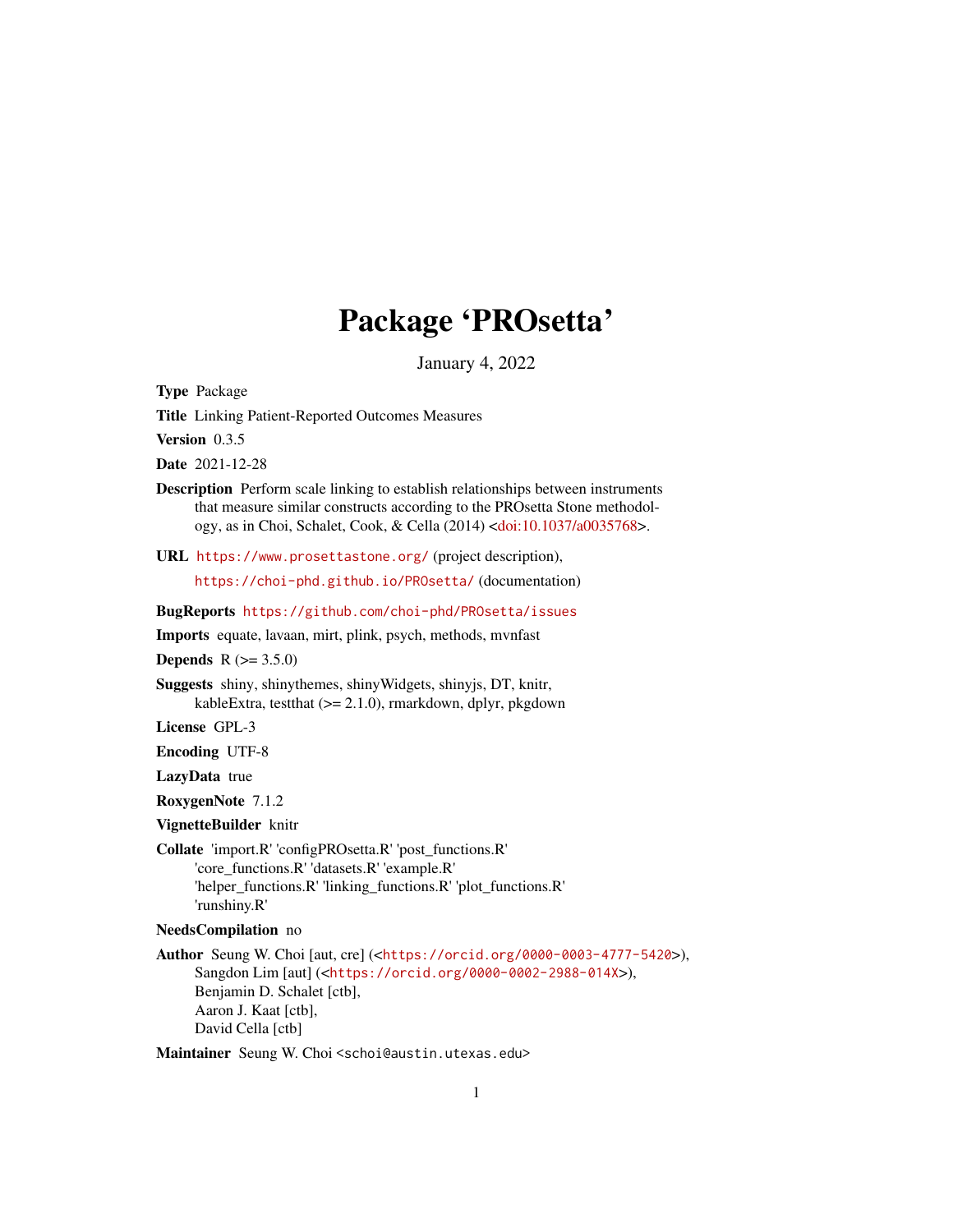<span id="page-1-0"></span>Repository CRAN Date/Publication 2022-01-04 00:10:15 UTC

# R topics documented:

|       | $\overline{2}$ |
|-------|----------------|
|       | -3             |
|       | $\overline{3}$ |
|       | $\overline{4}$ |
|       | -5             |
|       | 6              |
|       | -6             |
|       | -7             |
|       | $\overline{7}$ |
|       | -8             |
|       | -8             |
|       | - 9            |
|       |                |
|       |                |
|       |                |
|       |                |
|       |                |
|       |                |
|       |                |
|       |                |
|       |                |
|       |                |
|       |                |
| Index | 22             |

<span id="page-1-1"></span>checkFrequency *Check frequency table for unobserved response categories*

# Description

[checkFrequency](#page-1-1) is a descriptive function to check whether all response categories in a frequency table have a frequency of at least 1.

# Usage

```
checkFrequency(data)
```
# Arguments

data a [PROsetta\\_data](#page-8-1) object. See [loadData](#page-8-2) for loading a dataset.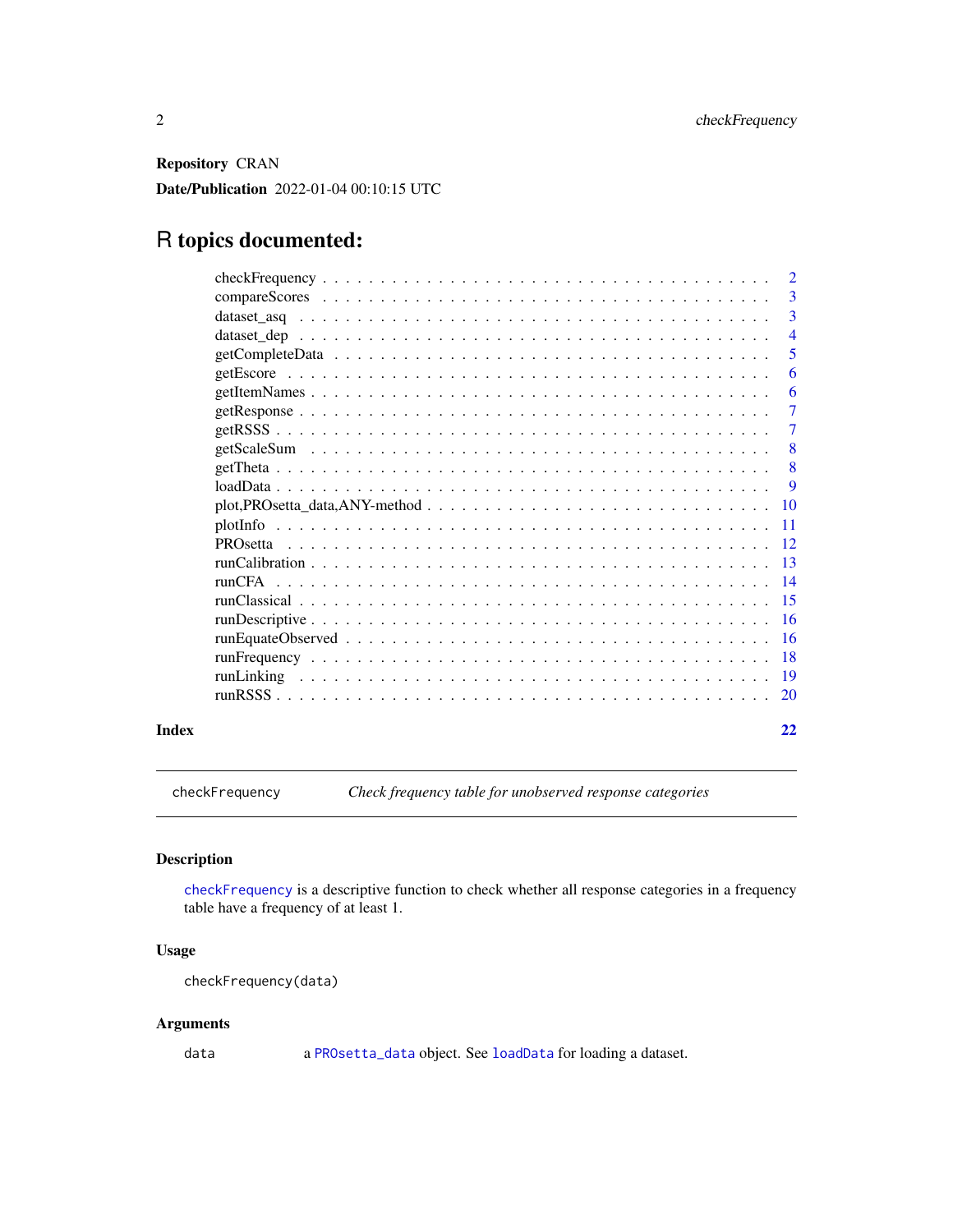# <span id="page-2-0"></span>compareScores 3

# Value

If all response categories have a frequency of at least 1, the value is TRUE. Otherwise, the value is FALSE.

<span id="page-2-1"></span>compareScores *Compare two sets of scores*

#### Description

[compareScores](#page-2-1) is a helper function to compare two sets of scores.

#### Usage

```
compareScores(left, right, type = c("corr", "mean", "sd", "rmsd", "mad"))
```
# Arguments

| left  | scores on the left side of comparison.                                                         |
|-------|------------------------------------------------------------------------------------------------|
| right | scores on the right side of comparison. This is subtracted from 'left'.                        |
| type  | type of comparisons to include. Accepts 'corr', "mean', 'sd', 'rmsd'. Defaults<br>to all four. |

#### Value

[compareScores](#page-2-1) returns a [data.frame](#page-0-0) containing the comparison results.

dataset\_asq *ASQ dataset*

#### <span id="page-2-2"></span>Description

This dataset is associated with the following objects:

#### Details

- [response\\_asq](#page-2-2) a [data.frame](#page-0-0) containing raw response data of 751 participants and 41 variables.
	- prosettaid. participant IDs.
	- EDANX01 --MASQ11. response to items.
- [itemmap\\_asq](#page-2-2) a data. frame containing the item map, describing the items in each instrument.
	- item\_order item numeric IDs. This column refers to the column item\_order in anchor item attributes.
	- instrument the instrument ID that each item belongs to.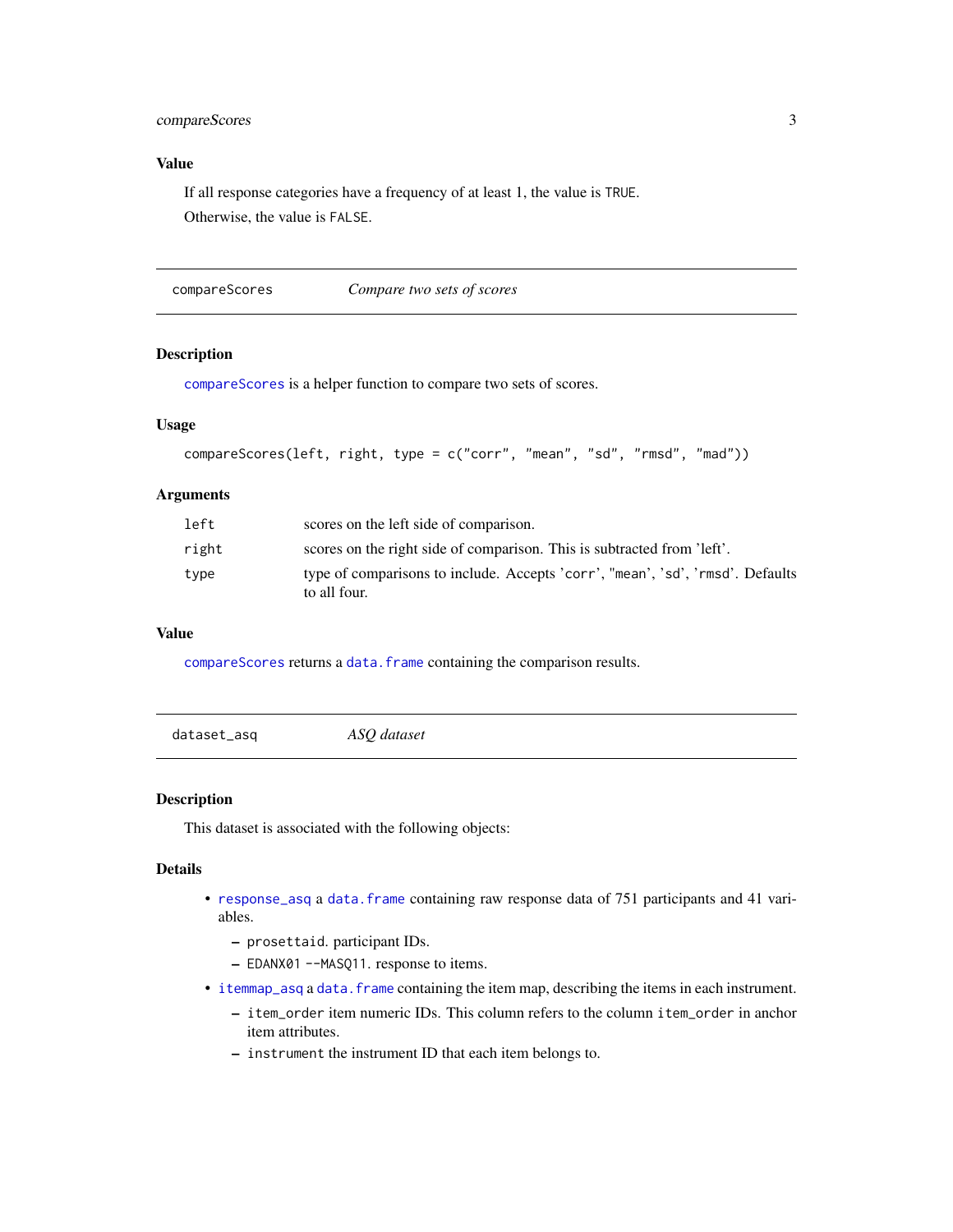- <span id="page-3-0"></span>– item\_id item ID strings. This column refers to column names in raw response data, excluding the participant ID column.
- item\_name new item ID strings to be used in the combined scale.
- ncat the number of response categories.
- [anchor\\_asq](#page-2-2) a data. frame containing anchor item parameters for 29 items.
	- item\_order item numeric IDs.
	- item\_id item ID strings. This column refers to column names in raw response data, excluding the participant ID column.
	- a the discrimination (slope) parameter for the graded response model.
	- cb1 -cb4 the boundaries between each category-pair for the graded response model.
	- ncat the number of response categories.
- [data\\_asq](#page-2-2) a [PROsetta\\_data](#page-8-1) object containing the datasets above. See [loadData](#page-8-2) for creating [PROsetta\\_data](#page-8-1) objects.

```
## load datasets into a PROsetta_data object
data_asq <- loadData(
 response = response_asq,
 itemmap = itemmap_asq,
 anchor = anchor_asq
)
## run descriptive statistics
runDescriptive(data_asq)
```
## run item parameter calibration on the response data, linking to the anchor item parameters runLinking(data\_asq, method = "FIXEDPAR")

dataset\_dep *DEP dataset*

#### <span id="page-3-1"></span>**Description**

This dataset is associated with the following objects:

#### Details

• [response\\_dep](#page-3-1) a [data.frame](#page-0-0) containing raw response data of 747 participants and 49 variables.

– prosettaid. participant IDs.

- EDDEP04 --CESD20. response to items.
- [itemmap\\_dep](#page-3-1) a [data.frame](#page-0-0) containing the item map, describing the items in each instrument.
	- item\_order item numeric IDs. This column refers to the column item\_order in anchor item parameters.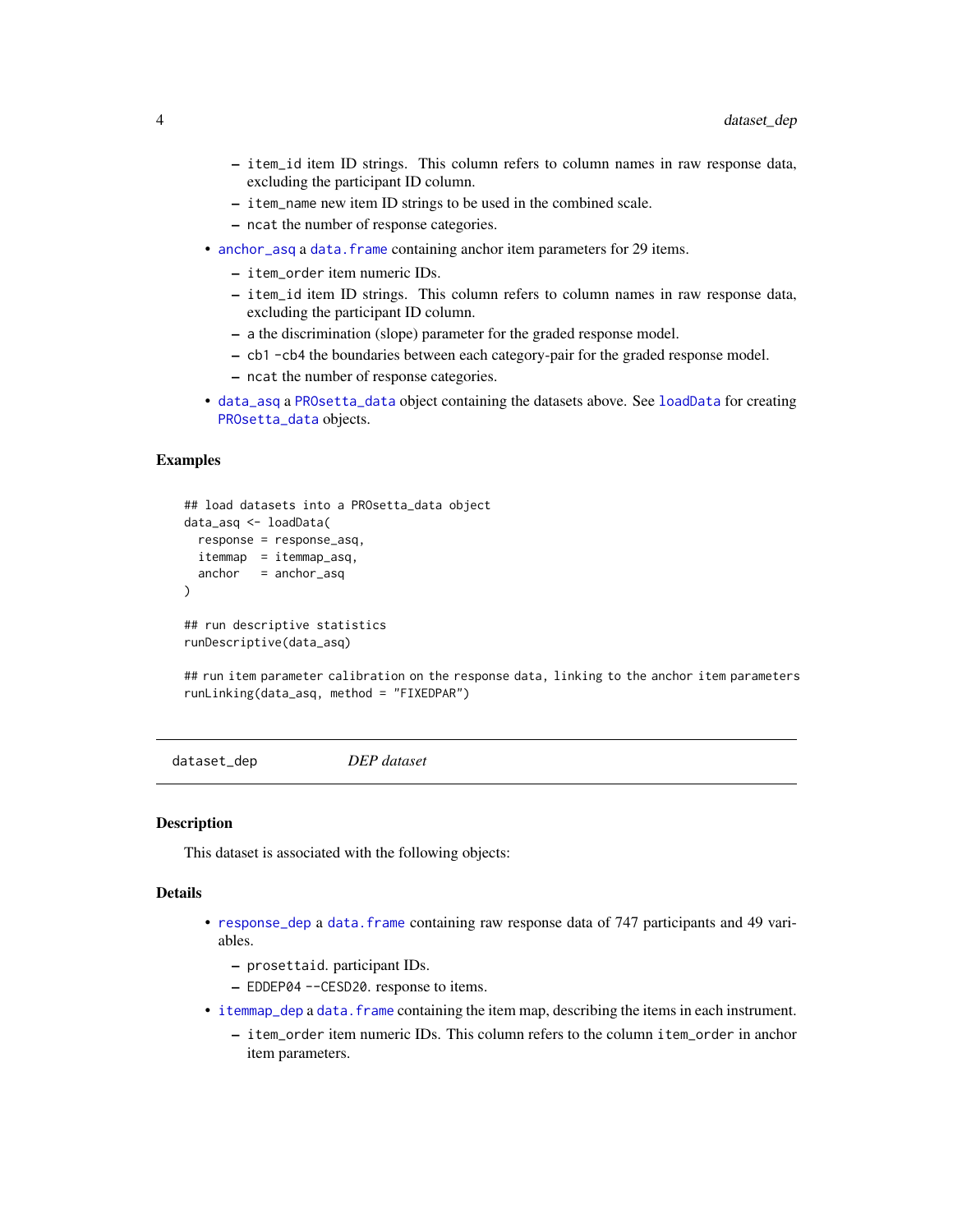- <span id="page-4-0"></span>– instrument the instrument ID that each item belongs to.
- item\_id item ID strings. This column refers to column names in raw response data, excluding the participant ID column.
- item\_name new item ID strings to be used in the combined scale.
- ncat the number of response categories.
- [anchor\\_dep](#page-3-1) a data. frame containing anchor item parameters for 28 items.
	- item\_order item numeric IDs.
	- item\_id item ID strings. This column refers to column names in raw response data, excluding the participant ID column.
	- a the discrimination (slope) parameter for the graded response model.
	- cb1 -cb4 the boundaries between each category-pair for the graded response model.
	- ncat the number of response categories.
- [data\\_dep](#page-3-1) a [PROsetta\\_data](#page-8-1) object containing the datasets above. See [loadData](#page-8-2) for creating [PROsetta\\_data](#page-8-1) objects.

```
## load datasets into a PROsetta_data object
data_dep <- loadData(
 response = response_dep,
 itemmap = itemmap_dep,
 anchor = anchor_dep
\mathcal{L}## run descriptive statistics
runDescriptive(data_dep)
```
## run item parameter calibration on the response data, linking to the anchor item parameters runLinking(data\_dep, method = "FIXEDPAR")

<span id="page-4-1"></span>getCompleteData *Get complete data*

### Description

[getCompleteData](#page-4-1) is a helper function to perform casewise deletion of missing values.

#### Usage

```
getCompleteData(data, scale = NULL, verbose = FALSE)
```
#### Arguments

| data    | a PROsetta_data object.                                                          |
|---------|----------------------------------------------------------------------------------|
| scale   | the index of the scale to perform casewise deletion. Leave empty or set to "com- |
|         | bined" to perform on all scales.                                                 |
| verbose | if $TRUE$ , print status messages. (default = $FALSE$ )                          |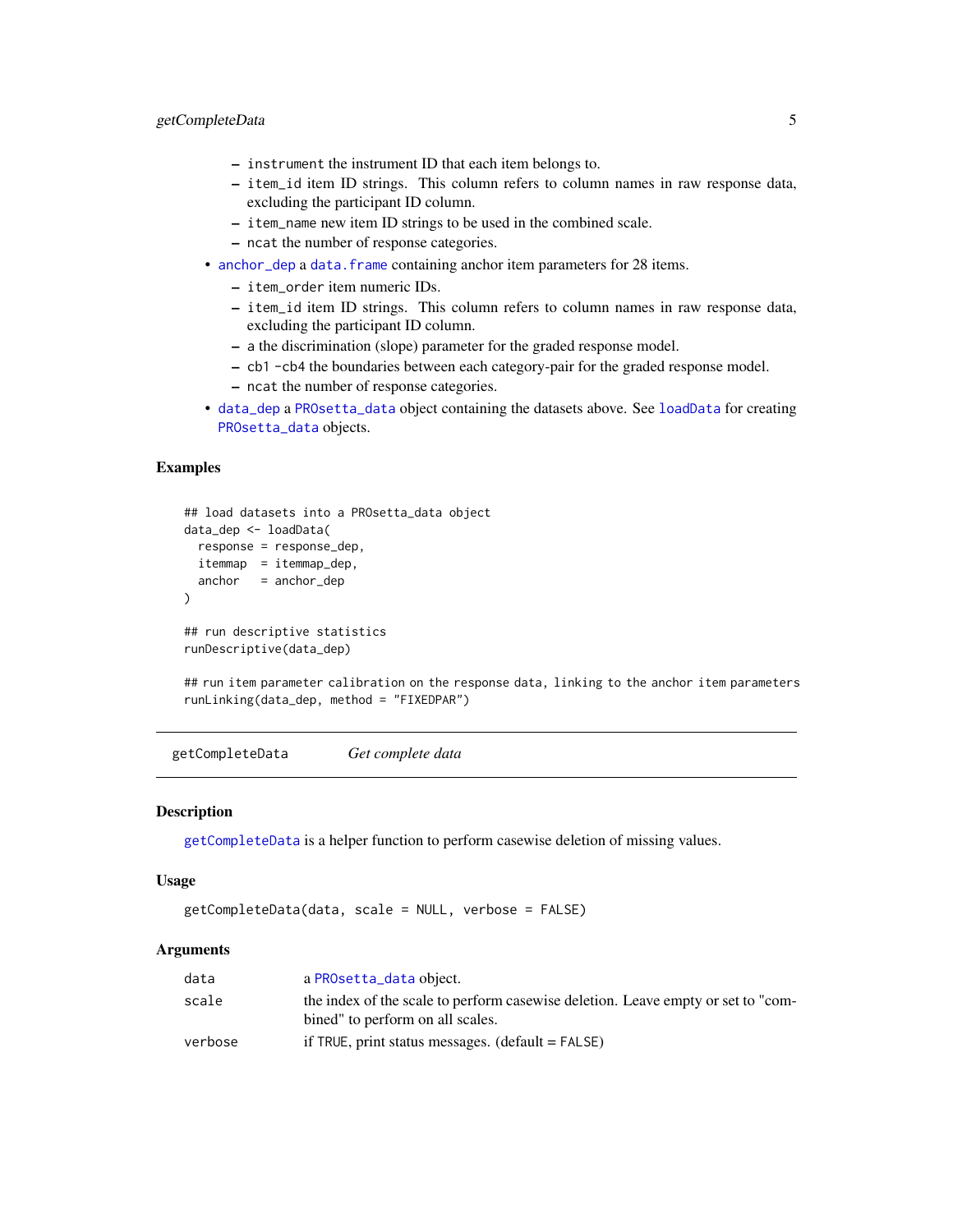<span id="page-5-1"></span><span id="page-5-0"></span>

[getEscore](#page-5-1) is a helper function to calculate expected scores at supplied thetas.

#### Usage

```
getEscore(ipar, model, theta, is_minscore_0)
```
# Arguments

| ipar  | item parameters.                                            |
|-------|-------------------------------------------------------------|
| model | item model to use.                                          |
| theta | theta values.                                               |
|       | is_minscore_0 if TRUE the score begins from 0 instead of 1. |

#### Value

[getEscore](#page-5-1) returns a vector of expected scores.

<span id="page-5-2"></span>

|  | Get item names | getItemNames |
|--|----------------|--------------|
|--|----------------|--------------|

# Description

[getItemNames](#page-5-2) is a helper function to extract item names for a specified scale from a [PROsetta\\_data](#page-8-1) object.

# Usage

```
getItemNames(d, scale_id)
```
#### Arguments

| d        | a PROsetta_data object.          |
|----------|----------------------------------|
| scale_id | scale IDs to extract item names. |

#### Value

[getItemNames](#page-5-2) returns a vector containing item names.

# Examples

```
idx <- getItemNames(data_asq, 1)
data_asq@response[, idx]
```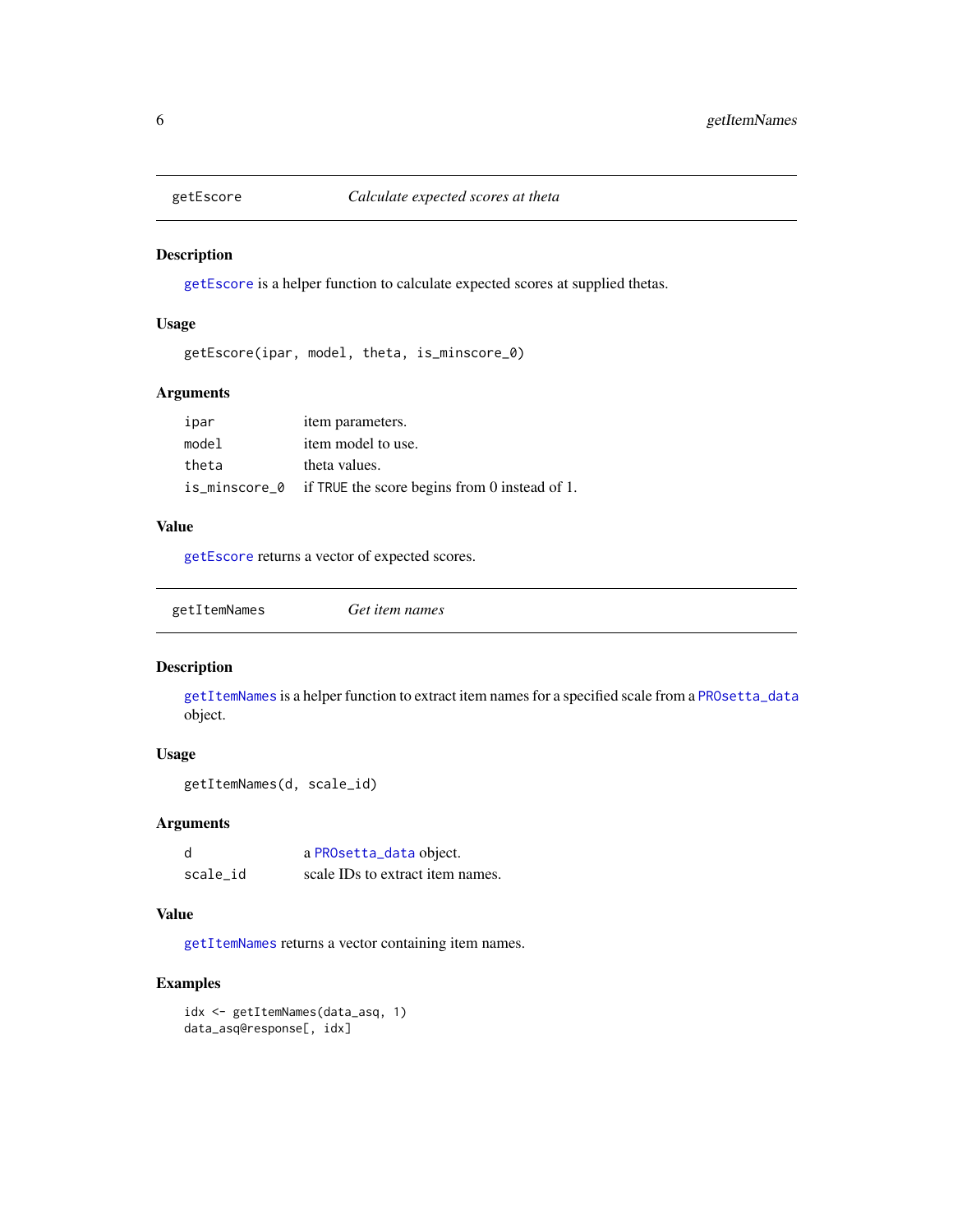<span id="page-6-1"></span><span id="page-6-0"></span>

[getResponse](#page-6-1) is a helper function to extract scale-wise response from a [PROsetta\\_data](#page-8-1) object.

#### Usage

getResponse(d, scale\_id = "all", person\_id = FALSE)

# Arguments

| d         | a PROsetta_data object.                                                     |
|-----------|-----------------------------------------------------------------------------|
| scale id  | scale IDs to extract response. If all, use all scale IDs. (default $=$ all) |
| person_id | if TRUE, also return person IDs. (default $=$ FALSE)                        |

# Value

[getResponse](#page-6-1) returns a [data.frame](#page-0-0) containing scale-wise response.

# Examples

```
getResponse(data_asq)
getResponse(data_asq, 1)
getResponse(data_asq, 2)
getResponse(data_asq, c(1, 2))
getResponse(data_asq, c(2, 1))
getResponse(data_asq, c(1, 2), person_id = TRUE)
```
<span id="page-6-2"></span>getRSSS *Compute a Crosswalk Table*

#### Description

[getRSSS](#page-6-2) is a function to generate a raw-score to standard-score crosswalk table.

# Usage

```
getRSSS(ipar, theta_grid, is_minscore_0, prior_mu_sigma)
```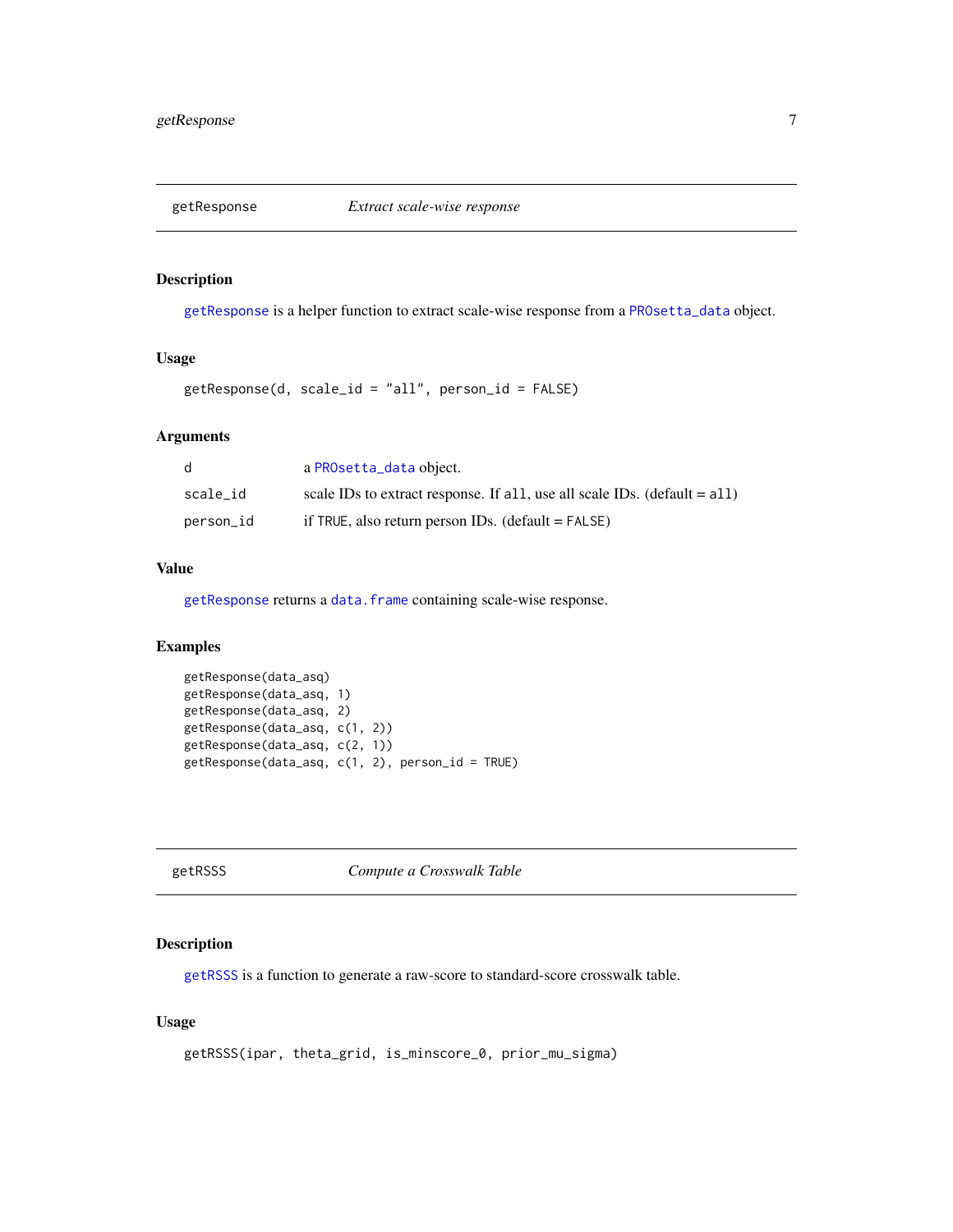# <span id="page-7-0"></span>Arguments

| ipar           | an item parameter matrix for graded response items. Accepts both a/b and a/d<br>format parameters. Accepts multidimensional item parameters. |
|----------------|----------------------------------------------------------------------------------------------------------------------------------------------|
| theta_grid     | the theta grid to use.                                                                                                                       |
| is_minscore_0  | if TRUE, the scores of each item begins from 0. if FALSE, the scores of each item<br>begins from 1.                                          |
| prior_mu_sigma | a named list containing prior distribution parameters:<br>mu means<br>• sigma the covariance matrix<br>• sd standard deviations              |
| getScaleSum    | • corr the correlation matrix<br>Calculate raw sum scores of a scale                                                                         |

#### <span id="page-7-1"></span>Description

[getScaleSum](#page-7-1) is a helper function to calculate raw sum scores of a scale.

# Usage

```
getScaleSum(data, scale_idx)
```
#### Arguments

| data      | a PROsetta_data object.                              |
|-----------|------------------------------------------------------|
| scale idx | the index of the scale to obtain the raw sum scores. |

<span id="page-7-2"></span>getTheta *Obtain EAP estimates*

#### Description

[getTheta](#page-7-2) is a helper function to calculate EAP estimates.

# Usage

```
getTheta(
 data,
  ipar,
  scale = "combined",
 model = "grm",theta_grid = seq(-4, 4, 0.1),
 prior_dist = "normal",
 prior_mean = 0,prior_sd = 1
\mathcal{L}
```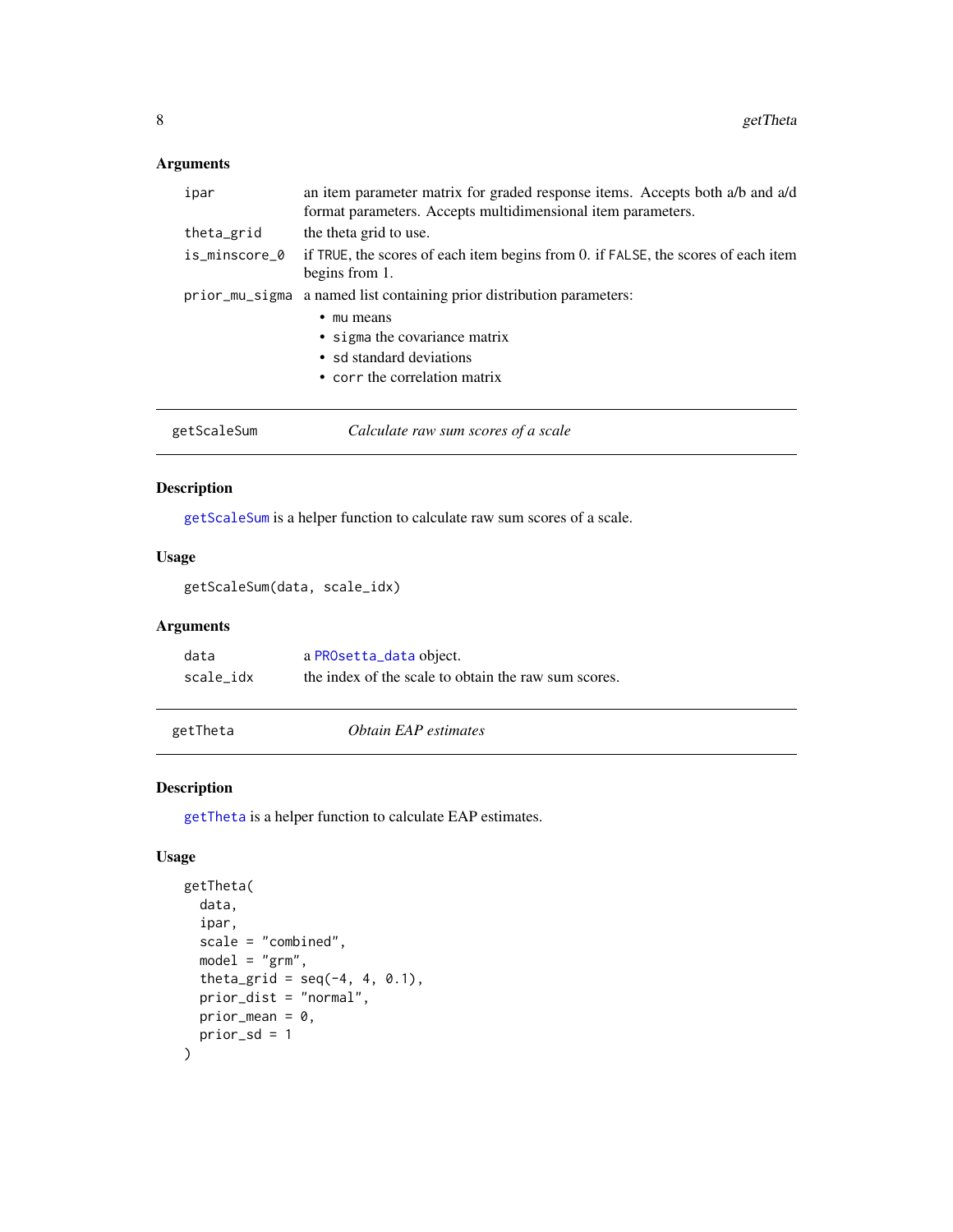#### <span id="page-8-0"></span>loadData 9

# Arguments

| data       | a PROsetta_data object.                                                     |
|------------|-----------------------------------------------------------------------------|
| ipar       | a data. frame containing item parameters.                                   |
| scale      | the index of the scale to use. Set to 'combined' to use the combined scale. |
| model      | the item model to use. Accepts 'grm' or 'gpcm'.                             |
| theta_grid | the theta grid to use in calculating EAP estimates.                         |
| prior_dist | the type of prior distribution. Accepts 'normal' or 'logistic'.             |
| prior_mean | mean of the prior distribution.                                             |
| prior_sd   | SD of the prior distribution.                                               |

# Value

[getTheta](#page-7-2) returns a [list](#page-0-0) containing EAP estimates.

<span id="page-8-2"></span>loadData *Load data from supplied config*

# <span id="page-8-1"></span>Description

[loadData](#page-8-2) is a data loading function to create a [PROsetta\\_data](#page-8-1) object, for scale linking/equating with 'PROsetta' package. Response data is assumed to be reverse-coded for applicable items.

# Usage

```
loadData(
  response,
  itemmap,
  anchor,
  item_id = NULL,
 person_id = NULL,
  scale_id = NULL,
  input\_dir = getwd())
```
# Arguments

| response | response data containing case IDs and item responses. This can be a .csv file-<br>name or a data. frame object.  |
|----------|------------------------------------------------------------------------------------------------------------------|
| itemmap  | an item map containing item IDs and scale IDs. This can be a .csv filename or<br>a data. frame object.           |
| anchor   | anchor data containing item parameters for anchor items. This can be a .csv<br>filename or a data. frame object. |
| item id  | the column name to look for item IDs. Automatically determined if not speci-<br>fied.                            |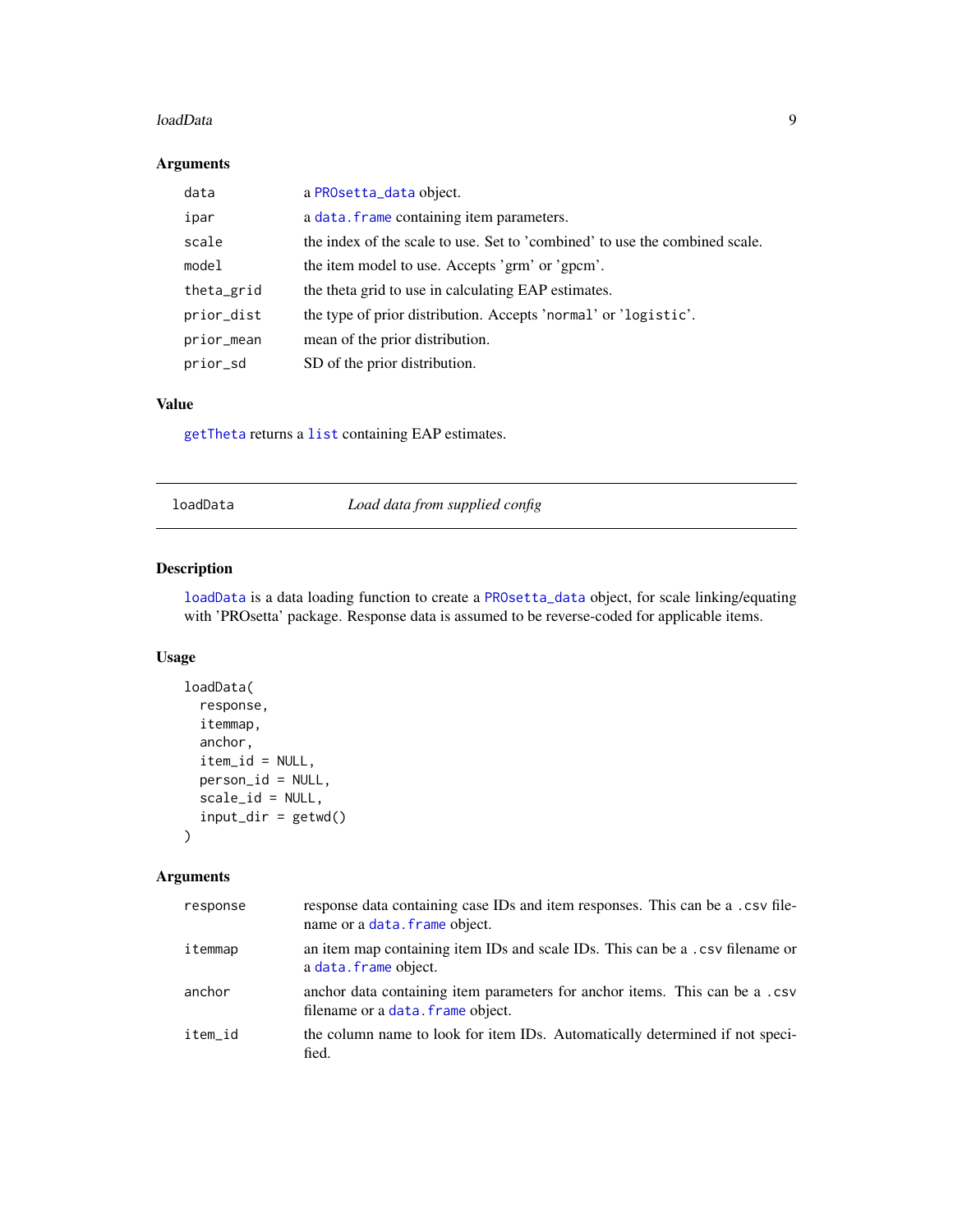<span id="page-9-0"></span>

| person_id | the column name to look for case IDs. Automatically determined if not speci-<br>fied.  |
|-----------|----------------------------------------------------------------------------------------|
| scale_id  | the column name to look for scale IDs. Automatically determined if not speci-<br>fied. |
| input_dir | the directory to look for the files.                                                   |

# Value

[loadData](#page-8-2) returns a [PROsetta\\_data](#page-8-1) object containing the loaded data.

plot,PROsetta\_data,ANY-method

*Plot frequency distribution*

# Description

This is an extension of [plot](#page-0-0) to visualize frequency distribution from [PROsetta\\_data](#page-8-1) object.

#### Usage

```
## S4 method for signature 'PROsetta_data,ANY'
plot(
 x,
 y,
  scale_id = "combined",
 filename = NULL,
 title = NULL,
 xlim = NULL,color = "blue",
 nbar = 20,
 rug = FALSE,filetype = "pdf",
  savefile = FALSE,
 bg = "white",width = 6,
 height = 6,
 pointsize = 12
)
```
# Arguments

| x        | a PROsetta_data object.                                                    |
|----------|----------------------------------------------------------------------------|
| v        | unused argument, exists for compatibility with plot in the base R package. |
| scale_id | scale ID to plot. combined (default) represents the combined scale.        |
| filename | filename to write if 'savefile' argument is TRUE.                          |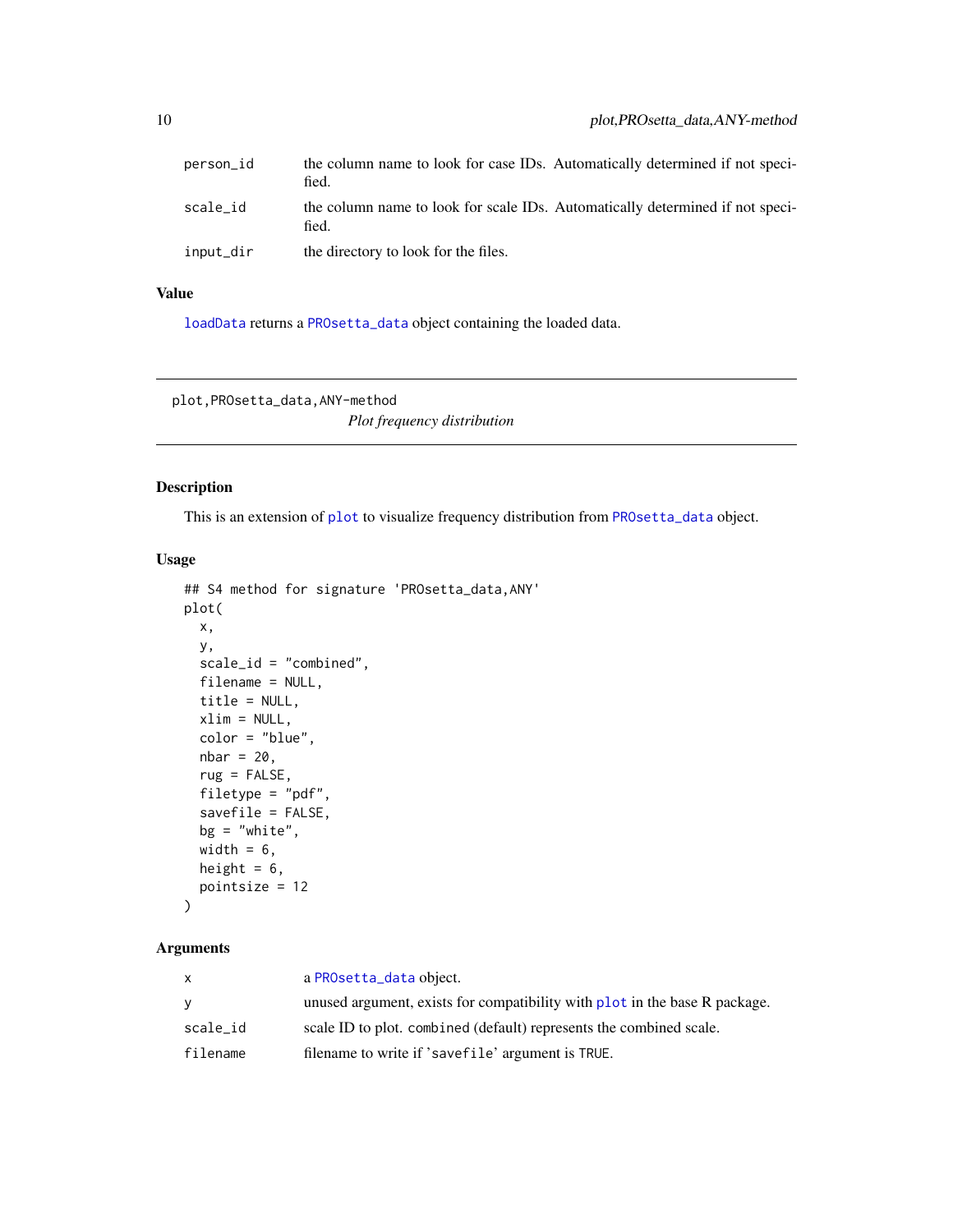#### <span id="page-10-0"></span>plotInfo that the contract of the contract of the contract of the contract of the contract of the contract of the contract of the contract of the contract of the contract of the contract of the contract of the contract of

| title     | the title of the figure.                                                                               |
|-----------|--------------------------------------------------------------------------------------------------------|
| xlim      | the range of scores to plot.                                                                           |
| color     | the color to fill the histogram.                                                                       |
| nbar      | the number of histogram bars.                                                                          |
| rug       | if TRUE, display the actual distribution of scores below each bar.                                     |
| filetype  | the type of file to write if 'savefile' argument is TRUE. Accepts 'pdf', 'jpeg',<br>'png', and 'tiff'. |
| savefile  | if TRUE, save the figure as a file.                                                                    |
| bg        | the background color of the plot.                                                                      |
| width     | the width of the plot.                                                                                 |
| height    | the height of the plot.                                                                                |
| pointsize | point size to pass onto file writing functions.                                                        |

# Examples

```
plot(data_asq)
plot(data_asq, scale_id = 1)
plot(data_asq, scale_id = 2)
```
<span id="page-10-1"></span>

| plotInfo | Plot scale information |
|----------|------------------------|
|----------|------------------------|

# Description

[plotInfo](#page-10-1) is a plotting function to visualize scale-level information.

# Usage

```
plotInfo(
 object,
  data,
  theta = seq(-4, 4, 0.1),
  t_score = FALSE,
  scale_label = c(1, 2, "Combined"),
  color = c("red", "blue", "black"),
  lty = c(3, 2, 1)\mathcal{L}## S4 method for signature 'SingleGroupClass'
plotInfo(
 object,
  data,
  theta = seq(-4, 4, 0.1),
```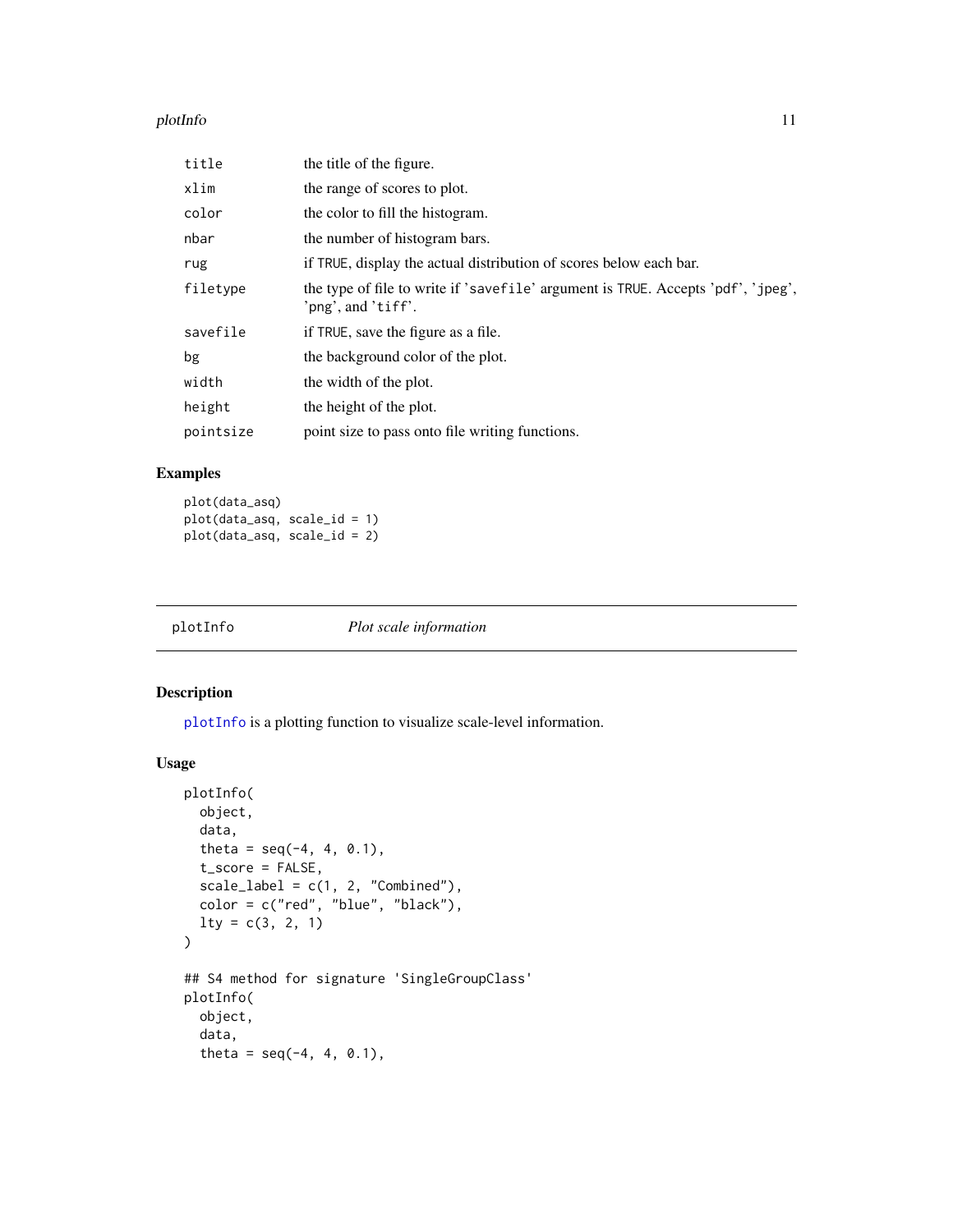```
t_score = FALSE,
 scale\_label = c(1, 2, "Combined"),color = c("red", "blue", "black"),lty = c(3, 2, 1))
```
# Arguments

| object      | a SingleGroupClass object from runCalibration. |
|-------------|------------------------------------------------|
| data        | a PROsetta_data object.                        |
| theta       | theta values to plot on the x-axis.            |
| t_score     | set to TRUE to convert thetas into T-scores.   |
| scale_label | names of each scale.                           |
| color       | line colors to plot.                           |
| lty         | line types to plot.                            |

# Examples

```
out_calib = runCalibration(data_asq, technical = list(NCYCLES = 1000))
plotInfo(out_calib, data_asq)
```
<span id="page-11-1"></span>

# Description

[PROsetta](#page-11-1) is a caller function to launch a Shiny app locally.

# Usage

```
PROsetta()
```
guiPROsetta()

# Examples

```
if (interactive()) {
 PROsetta()
}
```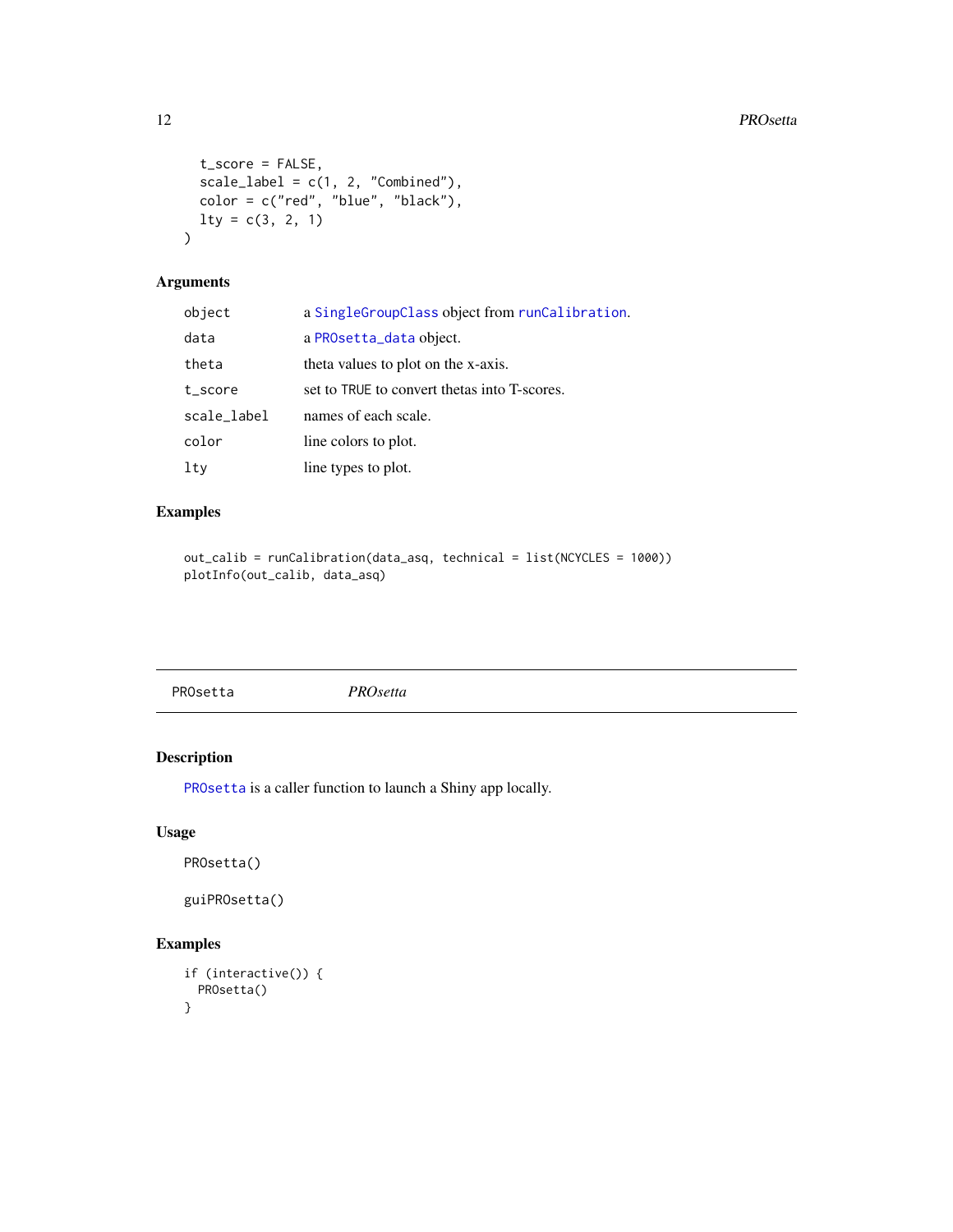<span id="page-12-1"></span><span id="page-12-0"></span>[runCalibration](#page-12-1) is a function to perform item calibration on the response data.

# Usage

```
runCalibration(
  data,
  dimensions = 1,
  fix_method = "free",
  fixedpar = NULL,
  ignore_nonconv = FALSE,
  verbose = FALSE,
  ...
\mathcal{L}
```
# Arguments

| data           | a PROsetta_data object. See loadData for loading a dataset.                                                                                                                                                                                                                            |
|----------------|----------------------------------------------------------------------------------------------------------------------------------------------------------------------------------------------------------------------------------------------------------------------------------------|
| dimensions     | number of dimensions to use. Must be 1 or 2. If 1, use one underlying dimension<br>for all instruments combined. If 2, use each dimension separately for the anchor<br>instrument and the developing instrument. Covariance between dimensions is<br>freely estimated. $(default = 1)$ |
| fix_method     | the type of constraints to impose. $(detault = free)$                                                                                                                                                                                                                                  |
|                | • item for fixed parameter calibration using anchor item parameters                                                                                                                                                                                                                    |
|                | • theta for using the mean and the variance obtained from a unidimensional<br>calibration of anchor items                                                                                                                                                                              |
|                | • free for free calibration                                                                                                                                                                                                                                                            |
| fixedpar       | this argument exists for reproducibility. TRUE is equivalent to fix_method =<br>"item", and FALSE is equivalent to fix_method = "free".                                                                                                                                                |
| ignore_nonconv | if TRUE, return results even when calibration does not converge. If FALSE, raise<br>an error when calibration does not converge. $(detault = FALSE)$                                                                                                                                   |
| verbose        | if TRUE, print status messages. $(detault = FALSE)$                                                                                                                                                                                                                                    |
| $\ddots$       | additional arguments to pass onto mirt in 'mirt' package.                                                                                                                                                                                                                              |

#### Value

[runCalibration](#page-12-1) returns a [SingleGroupClass](#page-0-0) object containing item calibration results.

This object can be used in [coef](#page-0-0), [itemfit](#page-0-0), [itemplot](#page-0-0) in ['mirt'](https://CRAN.R-project.org/package=mirt) package to extract wanted information.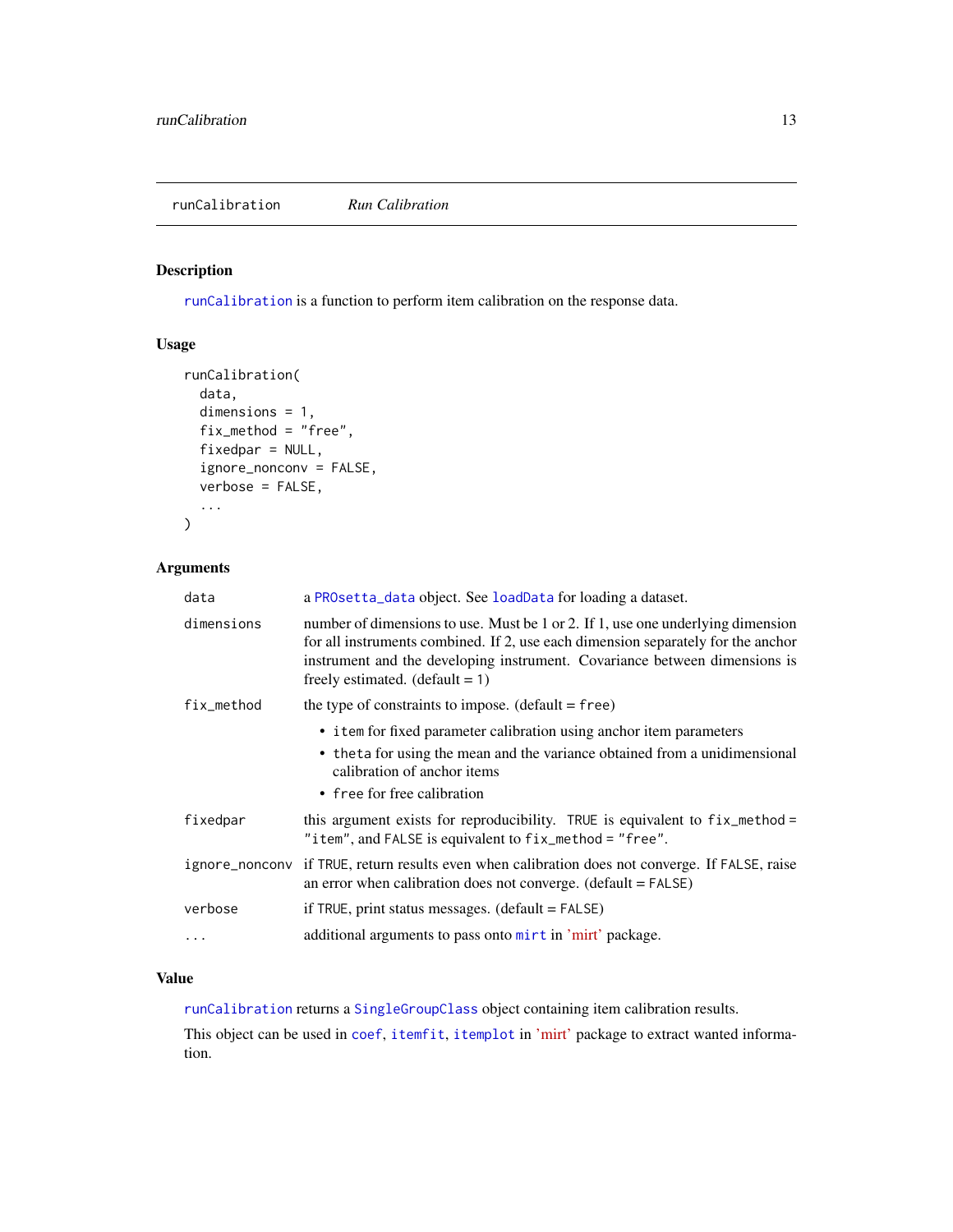```
## Not run:
out_calib <- runCalibration(data_asq) # errors
## End(Not run)
out_calib <- runCalibration(data_asq, technical = list(NCYCLES = 1000))
mirt::coef(out_calib, IRTpars = TRUE, simplify = TRUE)
mirt::itemfit(out_calib, empirical.plot = 1)
mirt::itemplot(out\_calib, item = 1, type = "info")mirt::itemfit(out_calib, "S_X2", na.rm = TRUE)
```
<span id="page-13-1"></span>runCFA *Run a confirmatory factor analysis*

# Description

[runCFA](#page-13-1) is a function to perform a one-factor confirmatory factor analysis (CFA) to test unidimensionality.

# Usage

```
runCFA(data, estimator = "WLSMV", std.lv = TRUE, scalewise = FALSE, ...)
```
#### Arguments

| data       | a PROsetta_data object. See loadData for loading a dataset.                                                                                                                                                                                                                |
|------------|----------------------------------------------------------------------------------------------------------------------------------------------------------------------------------------------------------------------------------------------------------------------------|
| estimator  | the estimator to be used. Passed onto $cf$ a in 'lavaan' package. (default = $WLSMV$ )                                                                                                                                                                                     |
| std.lv     | if TRUE, the metric of the latent variable is determined by fixing their (residual)<br>variances to 1.0. If FALSE, the metric of each latent variable is determined by<br>fixing the factor loading of the first indicator to 1.0. Passed onto $cf$ a. (default =<br>TRUE) |
| scalewise  | if TRUE, run analysis for each scale as well as for the combined scale. If FALSE,<br>run analysis only for the combined scale. $(default = FALSE)$                                                                                                                         |
| $\ddots$ . | additional arguments to pass onto cfa.                                                                                                                                                                                                                                     |

# Value

[runCFA](#page-13-1) returns a list containing the CFA results.

<span id="page-13-0"></span>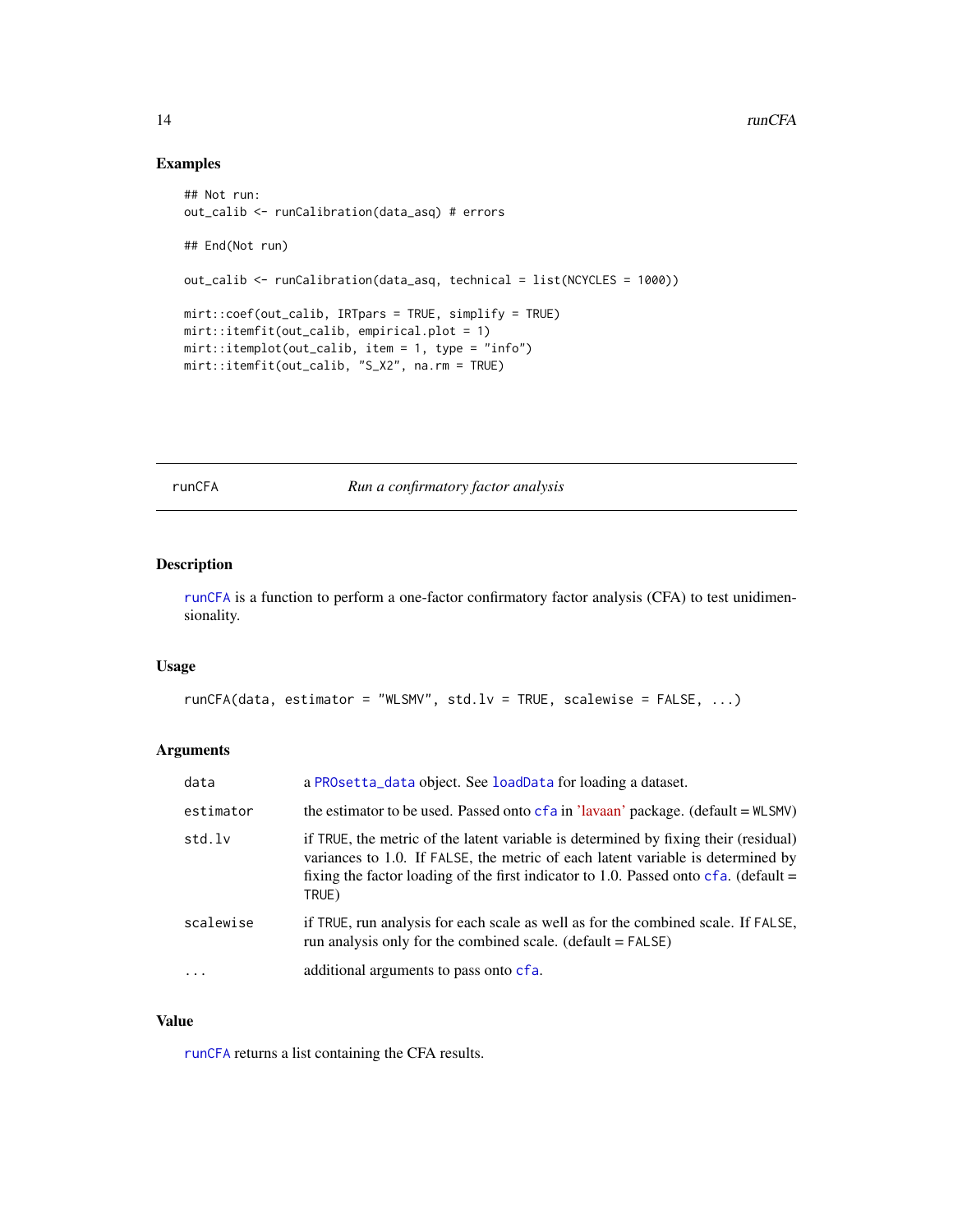#### <span id="page-14-0"></span>runClassical 15

# Examples

```
out_cfa <- runCFA(data_asq, scalewise = TRUE)
lavaan::summary(out_cfa$`1` , fit.measures = TRUE, standardized = TRUE, estimates = FALSE)
lavaan::summary(out_cfa$`2` , fit.measures = TRUE, standardized = TRUE, estimates = FALSE)
lavaan::summary(out_cfa$`combined`, fit.measures = TRUE, standardized = TRUE, estimates = FALSE)
```
<span id="page-14-1"></span>runClassical *Run CTT-based reliability analysis*

# Description

[runClassical](#page-14-1) is a function to perform Classial Test Theory (CTT) based reliability analysis.

#### Usage

runClassical(data, omega = FALSE, scalewise = TRUE, ...)

# Arguments

| data      | a PROsetta_data object. See loadData for loading a dataset.                                                                                       |
|-----------|---------------------------------------------------------------------------------------------------------------------------------------------------|
| omega     | if TRUE, also obtain McDonald's omega using omega in psych package. (default<br>$=$ FALSE)                                                        |
| scalewise | if TRUE, run analysis for each scale as well as for the combined scale. If FALSE,<br>run analysis only for the combined scale. (default $=$ TRUE) |
| $\cdot$   | additional arguments to pass onto omega.                                                                                                          |

# Value

[runClassical](#page-14-1) returns a [list](#page-0-0) containing reliability analysis results.

# Examples

```
out_alpha <- runClassical(data_asq)
out_omega <- runClassical(data_asq, omega = TRUE) # also obtain omega
```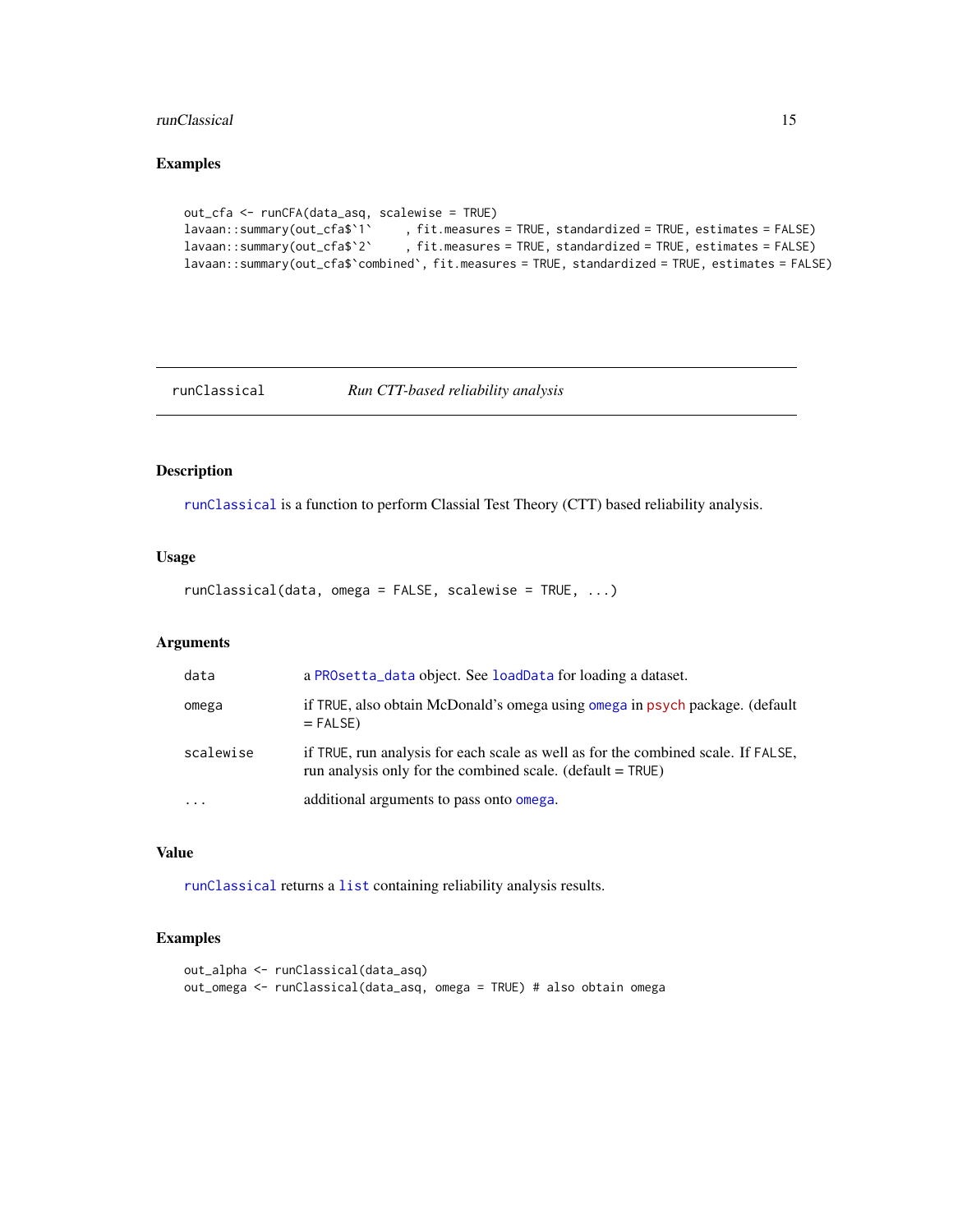<span id="page-15-1"></span><span id="page-15-0"></span>

[runDescriptive](#page-15-1) is a descriptive function to obtain descriptive statistics for each item in the dataset.

#### Usage

```
runDescriptive(data = NULL)
```
#### Arguments

data a [PROsetta\\_data](#page-8-1) object. See [loadData](#page-8-2) for loading a dataset.

#### Value

[runDescriptive](#page-15-1) returns a [data.frame](#page-0-0) containing descriptive statistics (mean, standard deviation, median, ...) of the items in the dataset. These are calculated with [describe](#page-0-0) in ['psych'](https://CRAN.R-project.org/package=psych) package.

#### Examples

out\_desc <- runDescriptive(data\_asq)

<span id="page-15-2"></span>runEquateObserved *Run Test Equating*

#### Description

[runEquateObserved](#page-15-2) is a function to perform equipercentile test equating between two scales. A concordance table is produced, mapping the observed raw scores from one scale to the scores from another scale.

#### Usage

```
runEquateObserved(
  data,
  scale_from = 2,
  scale_to = 1,type_to = "raw".rsss = NULL,
  eq_type = "equipercentile",
  smooth = "loglinear",
  degrees = list(3, 1),
 boot = TRUE,
```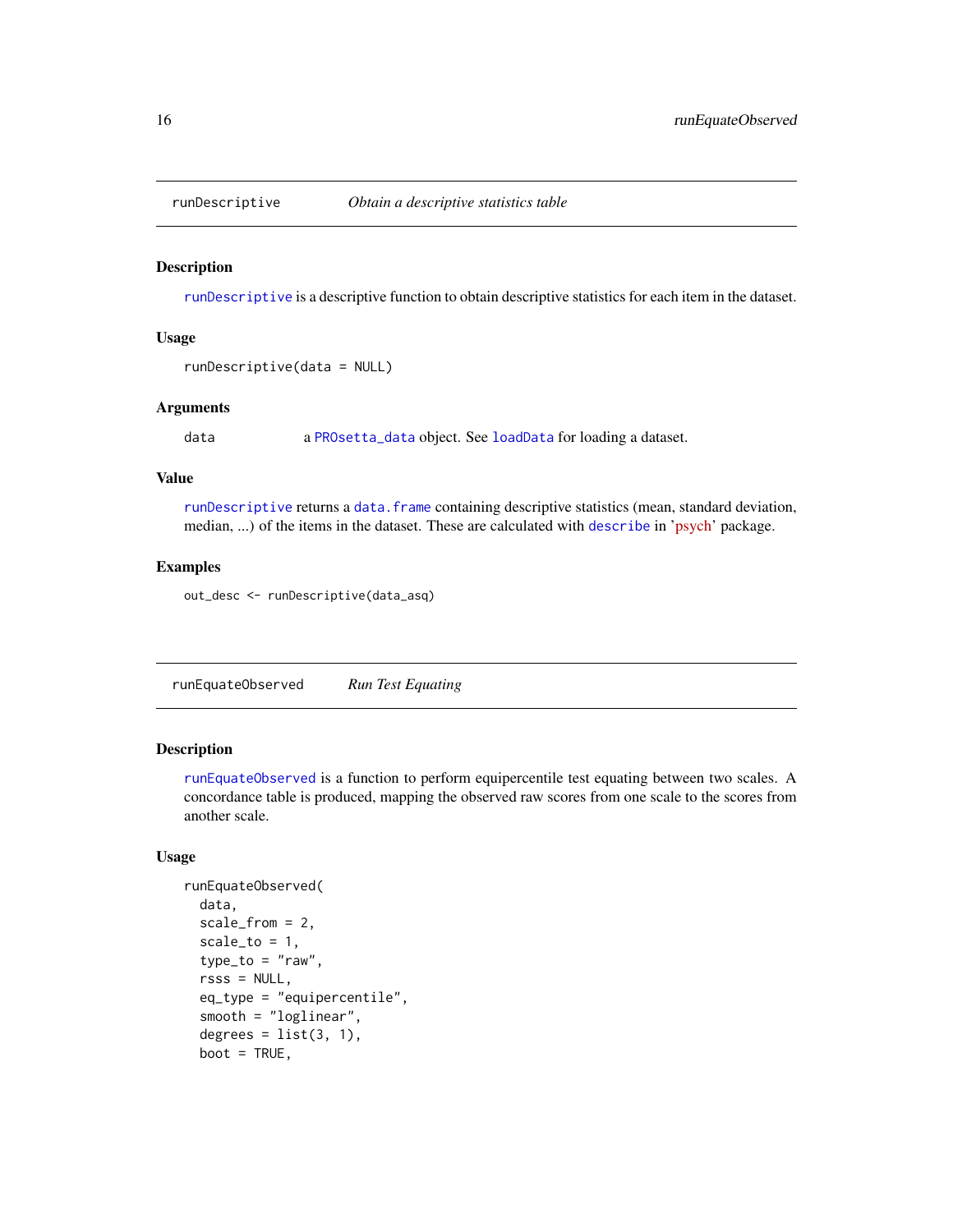# <span id="page-16-0"></span>runEquateObserved 17

```
reps = 100,
  verbose = FALSE,
  ...
\mathcal{L}
```
# Arguments

| data       | a PROsetta_data object. See loadData for loading a dataset.                                                                                                                |
|------------|----------------------------------------------------------------------------------------------------------------------------------------------------------------------------|
| scale_from | the scale ID of the input scale. References to itemmap in data argument. (de-<br>$fault = 2)$                                                                              |
| scale_to   | the scale ID of the target scale to equate to. References to itemmap in data<br>argument. (default = $1$ )                                                                 |
| type_to    | the type of score to use in the target scale frequency table. Accepts raw, tscore,<br>and theta. tscore and theta require argument rsss to be supplied. (default =<br>raw) |
| rsss       | the RSSS table to use to map each raw score level onto a t-score or a theta. See<br>runRSSS.                                                                               |
| eq_type    | the type of equating to be passed onto equate in 'equate' package. (default =<br>equipercentile)                                                                           |
| smooth     | the type of smoothing method to be passed onto presmoothing in 'equate' pack-<br>age. $(default = loglinear)$                                                              |
| degrees    | the degrees of smoothing to be passed onto presmoothing. (default = $list(3,1)$ )                                                                                          |
| boot       | performs bootstrapping if TRUE. (default = TRUE)                                                                                                                           |
| reps       | the number of replications to perform in bootstrapping. (default $= 100$ )                                                                                                 |
| verbose    | if TRUE, print status messages. $(detault = FALSE)$                                                                                                                        |
| $\cdots$   | other arguments to pass onto equate.                                                                                                                                       |

# Value

[runEquateObserved](#page-15-2) returns an [equate](#page-0-0) object containing the test equating result.

The printed summary statistics indicate the distributional properties of the two supplied scales and the equated scale.

- x corresponds to scale\_from.
- y corresponds to scale\_to.
- yx corresponds to scale\_from after equating to scale\_to.

See [equate](#page-0-0) for details.

The concordance table is stored in concordance slot.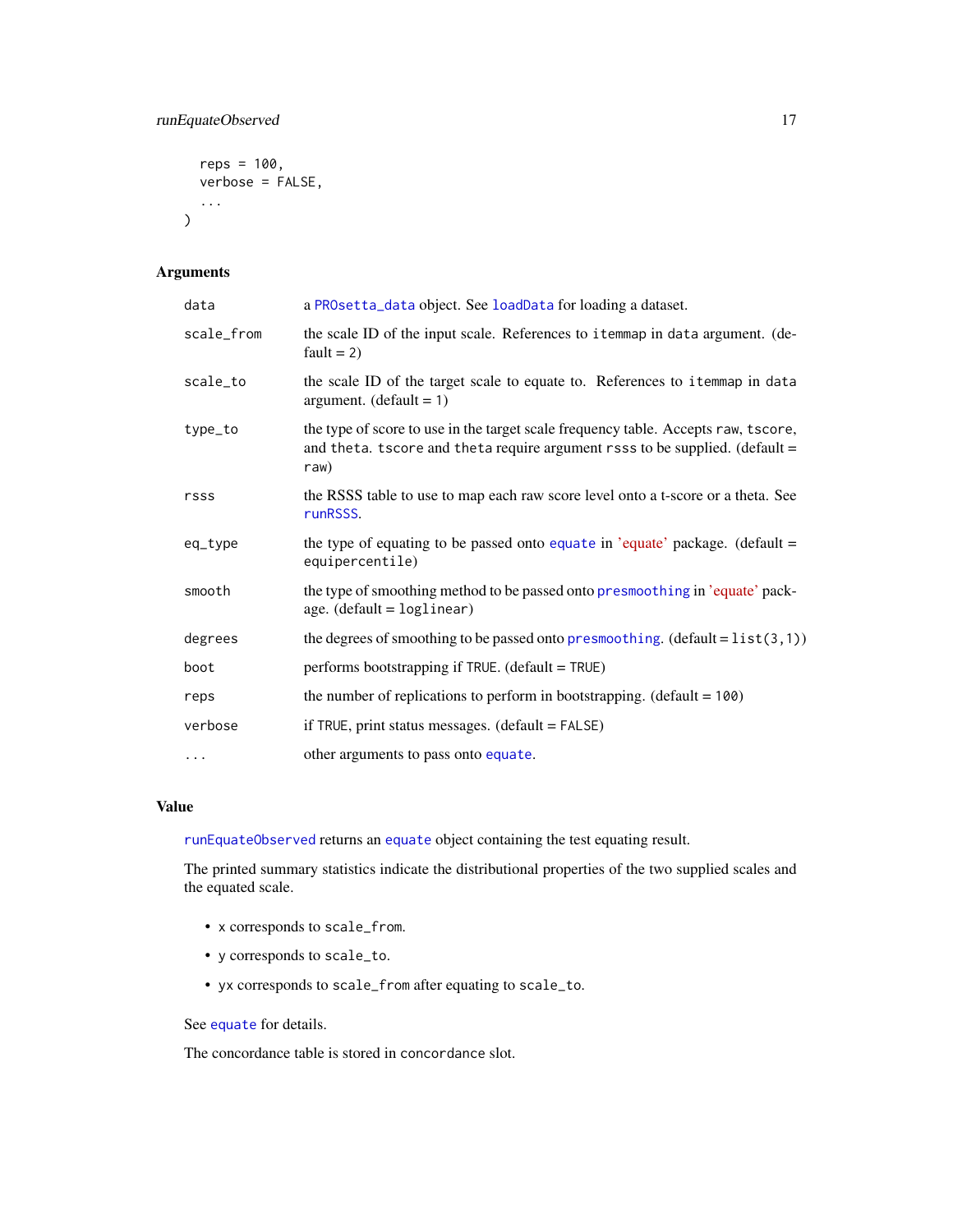```
out_eq_raw <- runEquateObserved(data_asq,
  scale_to = 1, scale_from = 2,
  eq_type = "equipercentile", smooth = "loglinear"
\lambdaout_eq_raw$concordance
out_link <- runLinking(data_asq, method = "FIXEDPAR")
out_rsss <- runRSSS(data_asq, out_link)
out_eq_tscore <- runEquateObserved(data_asq,
  scale_to = 1, scale_from = 2,type_to = "tscore", rsss = out_rsss,
  eq_type = "equipercentile", smooth = "loglinear"
\lambdaout_eq_tscore$concordance
```
<span id="page-17-1"></span>runFrequency *Obtain a frequency table*

#### Description

[runFrequency](#page-17-1) is a descriptive function to obtain a frequency table from the dataset.

#### Usage

```
runFrequency(data, check_frequency = TRUE)
```
#### Arguments

data a [PROsetta\\_data](#page-8-1) object. See [loadData](#page-8-2) for loading a dataset.

check\_frequency

Logical. If TRUE, check the frequency table for missing response categories, and display warning message if any is missing. (default = TRUE)

#### Value

[runFrequency](#page-17-1) returns a [data.frame](#page-0-0) containing the frequency table.

#### Examples

freq\_asq <- runFrequency(data\_asq) freq\_dep <- runFrequency(data\_dep)

<span id="page-17-0"></span>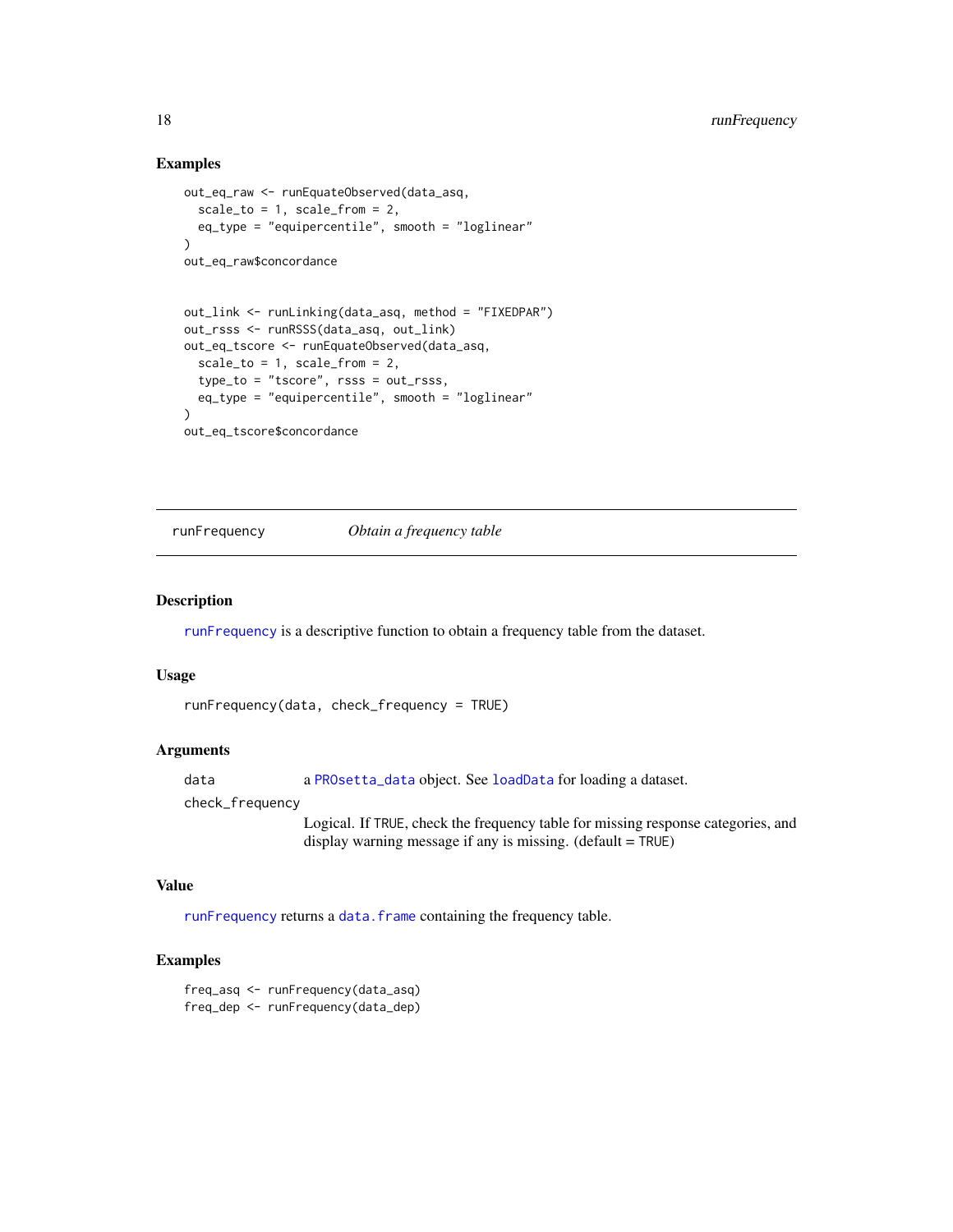<span id="page-18-1"></span><span id="page-18-0"></span>

[runLinking](#page-18-1) is a function to obtain item parameters from the response data, and perform scale linking onto the metric of supplied anchor item parameters.

#### Usage

runLinking(data, method, verbose = FALSE, ...)

# Arguments

| data     | a PROsetta_data object. See loadData for loading a dataset.                                                                            |
|----------|----------------------------------------------------------------------------------------------------------------------------------------|
| method   | the type of linking to perform. Accepts:                                                                                               |
|          | • MM for mean-mean                                                                                                                     |
|          | • MS for mean-sigma                                                                                                                    |
|          | • HB for Haebara method                                                                                                                |
|          | • SL for Stocking-Lord method                                                                                                          |
|          | • FIXEDPAR for fixed parameter calibration                                                                                             |
|          | • CP for calibrated projection using fixed parameter calibration on the anchor<br>dimension                                            |
|          | • CPLA for linear approximation of calibrated projection. This is identical to<br>'CP' in runLinking but uses approximation in runRSSS |
|          | • CPFIXEDDIM for calibrated projection using mean and variance constraints<br>on the anchor dimension                                  |
|          | Linear transformation methods are performed with plink in 'plink' package.                                                             |
| verbose  | if TRUE, print status messages. $(detault = FALSE)$                                                                                    |
| $\cdots$ | additional arguments to pass onto mirt in 'mirt' package.                                                                              |

#### Value

[runLinking](#page-18-1) returns a [list](#page-0-0) containing the scale linking results.

- constants linear transformation constants. NA if method argument was FIXEDPAR.
- ipar\_linked item parameters calibrated to the response data, and linked to the anchor item parameters.
- ipar\_anchor anchor item parameters used in linking.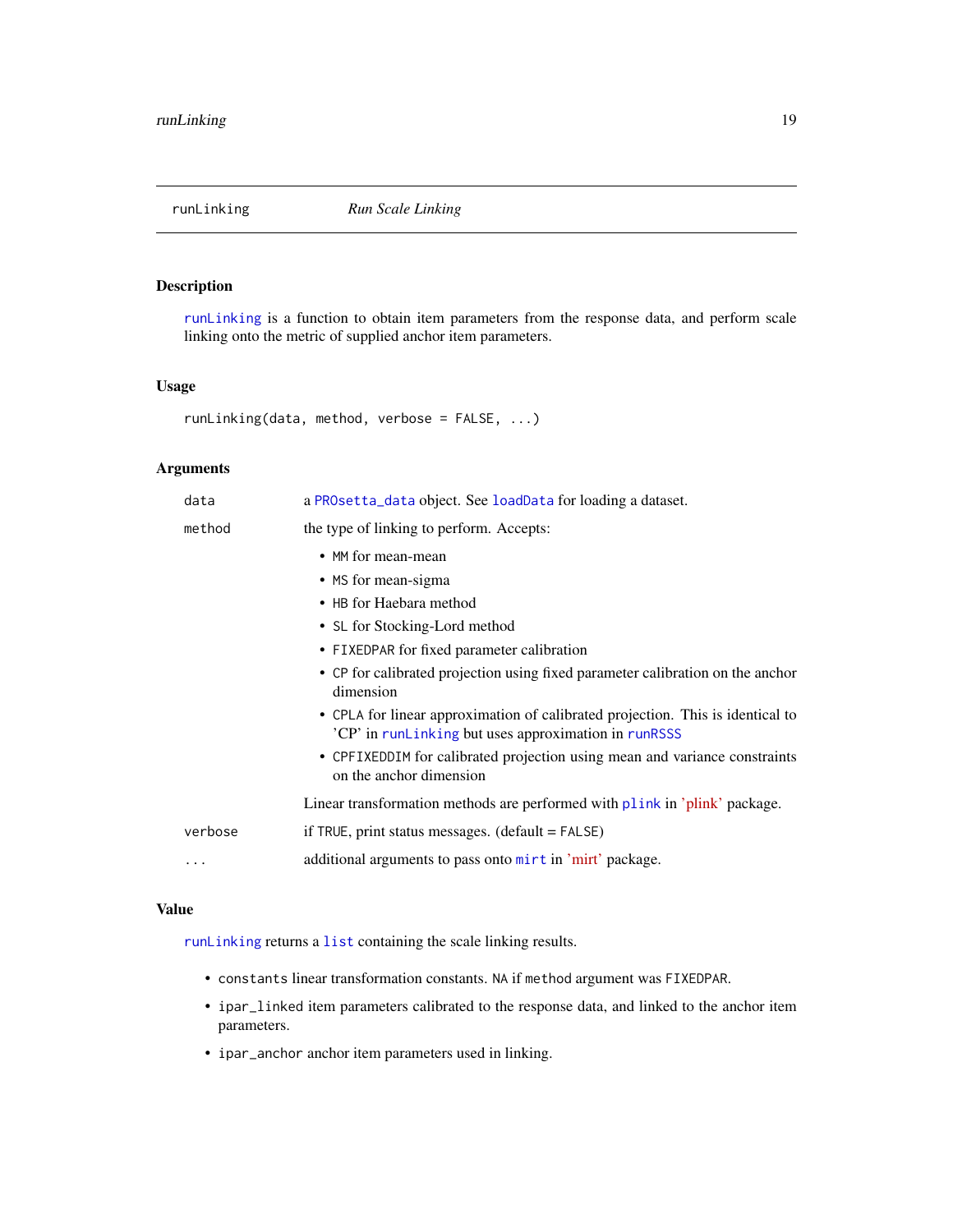```
out_link <- runLinking(data_asq, "SL", technical = list(NCYCLES = 1000))
out_link$constants # transformation constants
out_link$ipar_linked # item parameters linked to anchor
out_link <- runLinking(data_asq, "FIXEDPAR")
out_link$ipar_linked # item parameters linked to anchor
```
<span id="page-19-1"></span>runRSSS *Compute Crosswalk Tables*

# Description

[runRSSS](#page-19-1) is a function to generate raw-score to standard-score crosswalk tables from supplied calibrated item parameters.

### Usage

```
runRSSS(
  data,
  ipar_linked,
  prior_mean = 0,
  prior_sd = 1,
  min\_theta = -4,
  max_{\text{the} \, \text{the} \, \text{the}} = 4,
  inc = 0.05,
  min_score = 1
)
```
# Arguments

| data            | a PROsetta_data object. See loadData for loading a dataset.                                                                                                         |
|-----------------|---------------------------------------------------------------------------------------------------------------------------------------------------------------------|
| ipar_linked     | an object returned from runLinking or runCalibration.                                                                                                               |
| prior_mean      | prior mean. (default = $0.0$ )                                                                                                                                      |
| prior_sd        | prior standard deviation. (default = $1.0$ )                                                                                                                        |
| $min_{z}$ theta | the lower limit of theta grid. (default $= -4$ )                                                                                                                    |
| max_theta       | the upper limit of theta grid. (default $= 4$ )                                                                                                                     |
| inc             | the increment to use in theta grid. (default = $0.05$ )                                                                                                             |
| min_score       | minimum item score $(0 \text{ or } 1)$ for each scale $(1, 2,$ and combined). If a single<br>value is supplied, the value is applied to all scales. $(detault = 1)$ |

#### Value

[runRSSS](#page-19-1) returns a [list](#page-0-0) containing crosswalk tables.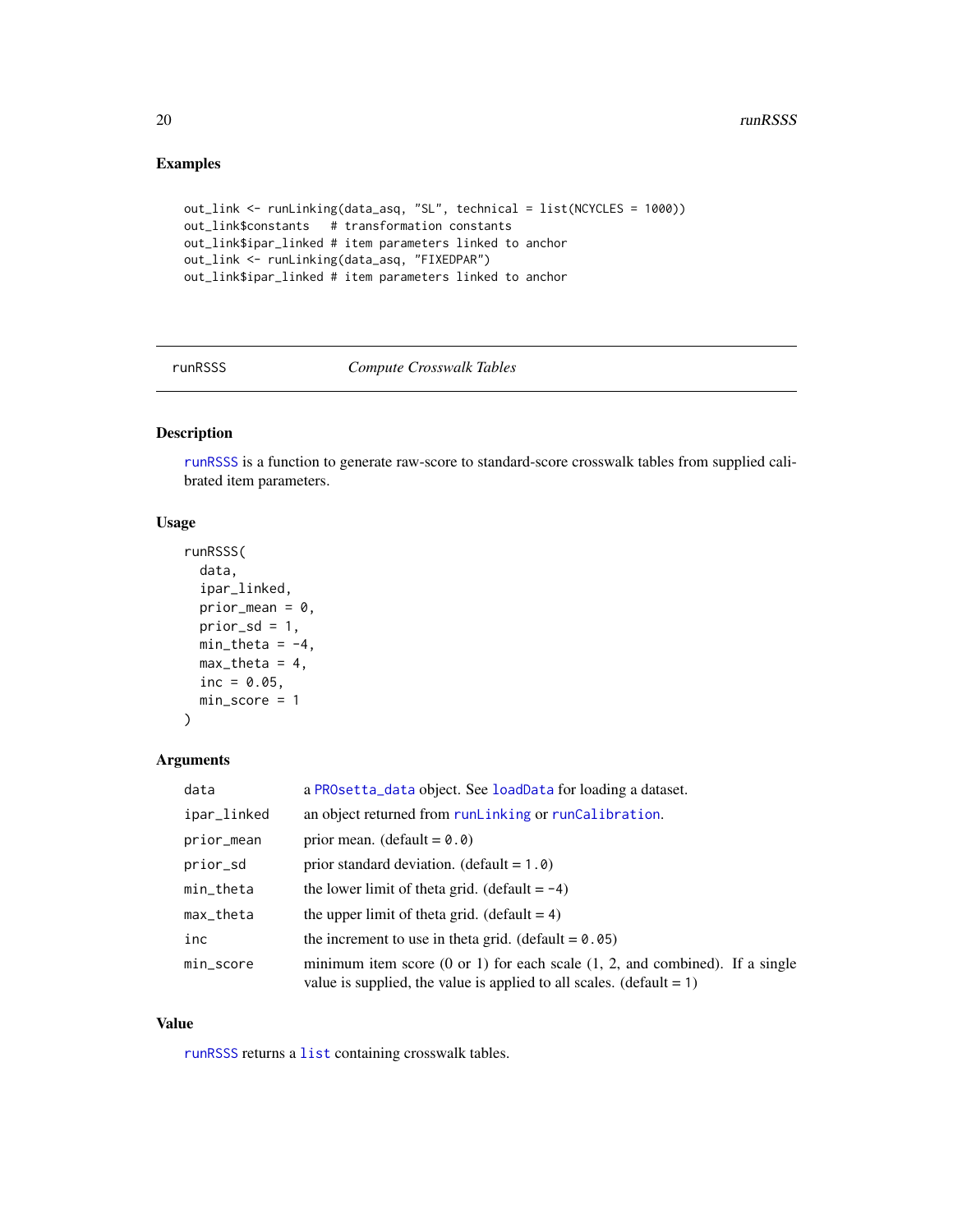#### runRSSS 21

# Examples

out\_link <- runLinking(data\_asq, method = "FIXEDPAR") score\_table <- runRSSS(data\_asq, out\_link)